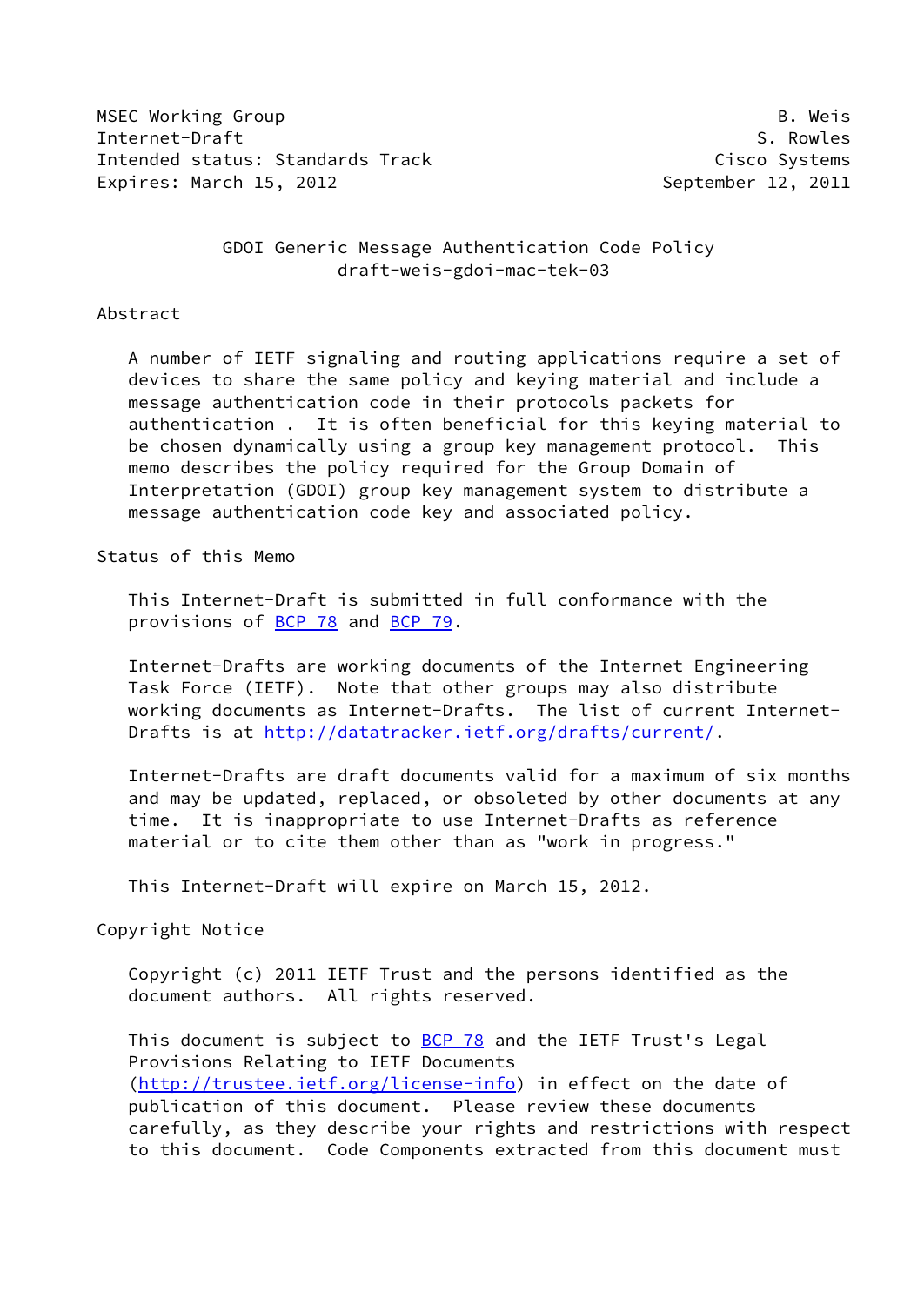include Simplified BSD License text as described in Section 4.e of the Trust Legal Provisions and are provided without warranty as described in the Simplified BSD License.

## Table of Contents

| 1.1.<br>Scope                                                                                  |  |  |  |  |  |
|------------------------------------------------------------------------------------------------|--|--|--|--|--|
| Requirements notation $\cdots$ 3<br>1.2.                                                       |  |  |  |  |  |
| 2.                                                                                             |  |  |  |  |  |
| New GDOI Payload Definitions 5<br>3.                                                           |  |  |  |  |  |
| Message Authentication Code Policy SA TEK $\cdots \cdots$<br>3.1.                              |  |  |  |  |  |
| Application Types 6<br>3.1.1.                                                                  |  |  |  |  |  |
| MAC Algorithm Types $\ldots$ $\mathbb{Z}$<br>3.1.2.                                            |  |  |  |  |  |
| $3.1.3$ . Anti-Replay Types 7                                                                  |  |  |  |  |  |
| $3.1.4$ . Application-Specific Policy Attributes $\frac{7}{4}$                                 |  |  |  |  |  |
| $3.2$ . Key Packet definition for MACs 7                                                       |  |  |  |  |  |
| 4.                                                                                             |  |  |  |  |  |
| 4.1.                                                                                           |  |  |  |  |  |
| Anti-Replay Discussion 9<br>4.2.                                                               |  |  |  |  |  |
| Application-specific attributes 10<br>4.3.                                                     |  |  |  |  |  |
|                                                                                                |  |  |  |  |  |
| 5.1.                                                                                           |  |  |  |  |  |
| Application-specific attributes $\ldots \ldots \ldots \ldots \ldots \underline{11}$<br>5.2.    |  |  |  |  |  |
| Requirements for adding additional application support $\ldots$ $\frac{12}{1}$<br>6.           |  |  |  |  |  |
| $\mathbf{I}$ .                                                                                 |  |  |  |  |  |
|                                                                                                |  |  |  |  |  |
| Security Considerations $\ldots \ldots \ldots \ldots \ldots \ldots \ldots \frac{15}{15}$<br>8. |  |  |  |  |  |
|                                                                                                |  |  |  |  |  |
| 9.1.                                                                                           |  |  |  |  |  |
| Informative References 16<br>9.2.                                                              |  |  |  |  |  |
|                                                                                                |  |  |  |  |  |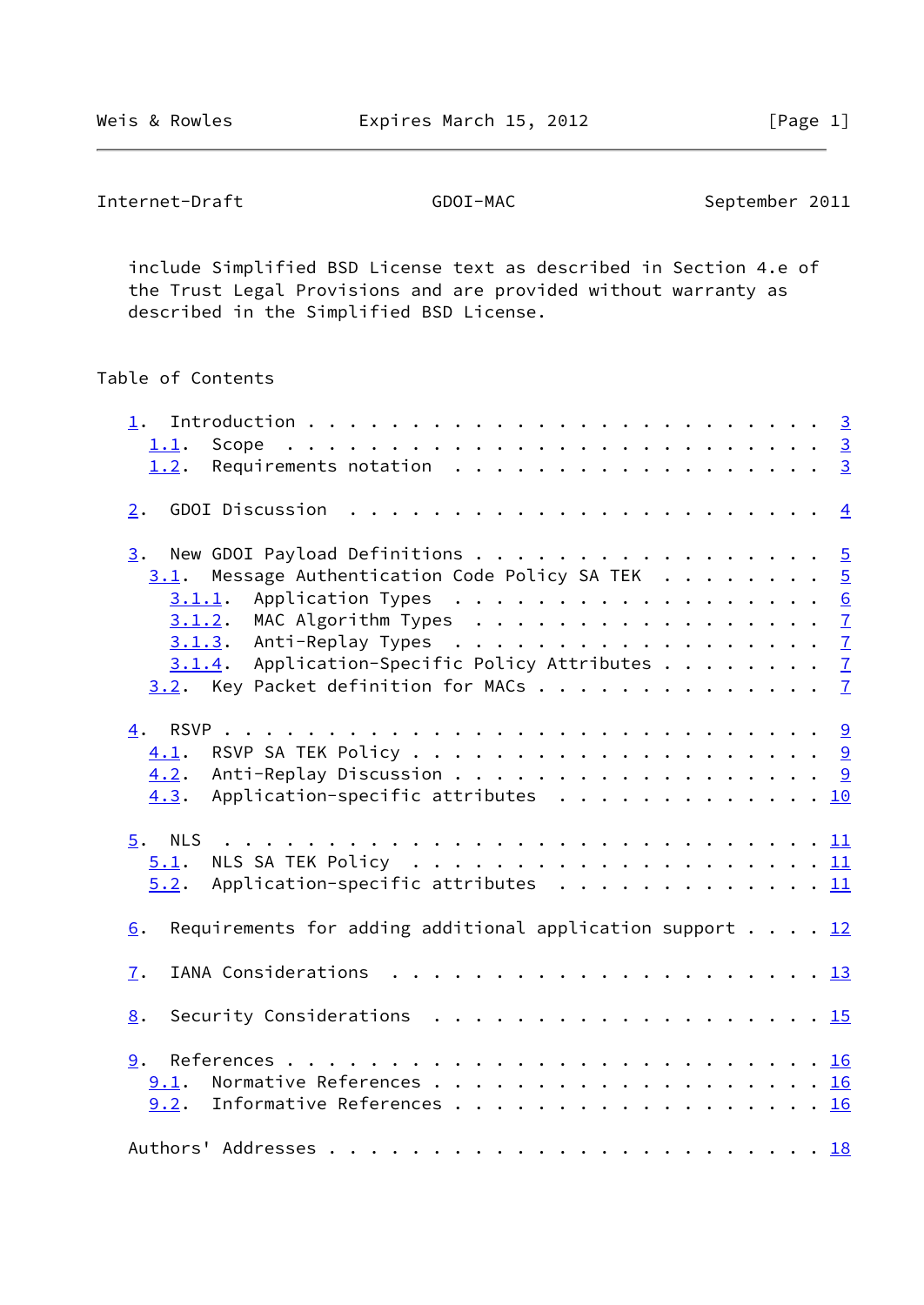Weis & Rowles **Expires March 15, 2012** [Page 2]

<span id="page-2-1"></span>Internet-Draft GDOI-MAC September 2011

#### <span id="page-2-0"></span>[1](#page-2-0). Introduction

The Group Domain of Interpretation (GDOI) [[I-D.ietf-msec-gdoi-update\]](#page-17-4) is a group key management protocol fitting into the Multicast Security Group Key Management Architecture [[RFC3740\]](https://datatracker.ietf.org/doc/pdf/rfc3740). GDOI is used to disseminate group security policy and keying material to group members for use with a particular cryptographic system. GDOI describes the distribution of group security policy and keying material for network traffic protected by IPsec [\[RFC4301](https://datatracker.ietf.org/doc/pdf/rfc4301)], however group security policy and keying material for other types of cryptographic systems can also be distributed by GDOI as well.

 A number of transport and routing protocol specifications specify a MAC to provide packet authentication between devices. When the protocol instantiation includes a group of devices, they all need to share a common set of authentication policy and keying material to create and validate the Message Authentication Code (MAC) included in protocol packets. The requirements for each of the protocol specifications are generally similar. This document describes how GDOI can be used to distribute the group authentication policy and keying material for these protocols.

 This memo refers to candidate protocol specifications as "applications" of the GDOI Generic Message Authentication Code Policy. Policy distribution for two applications is described: Resource reSerVation Protocol (RSVP) and Network Layer Signaling (NLS).

#### <span id="page-2-2"></span>[1.1](#page-2-2). Scope

 This memo is intended to provide policy for applications not specifying the use of ESP [[RFC4303](https://datatracker.ietf.org/doc/pdf/rfc4303)] or AH [[RFC4302](https://datatracker.ietf.org/doc/pdf/rfc4302)] for authentication. Such applications SHOULD use the relevant payload definitions described in [\[I-D.ietf-msec-gdoi-update\]](#page-17-4). Group applications requiring the use of encryption MUST NOT use payloads described in this memo, and are encouraged to use ESP.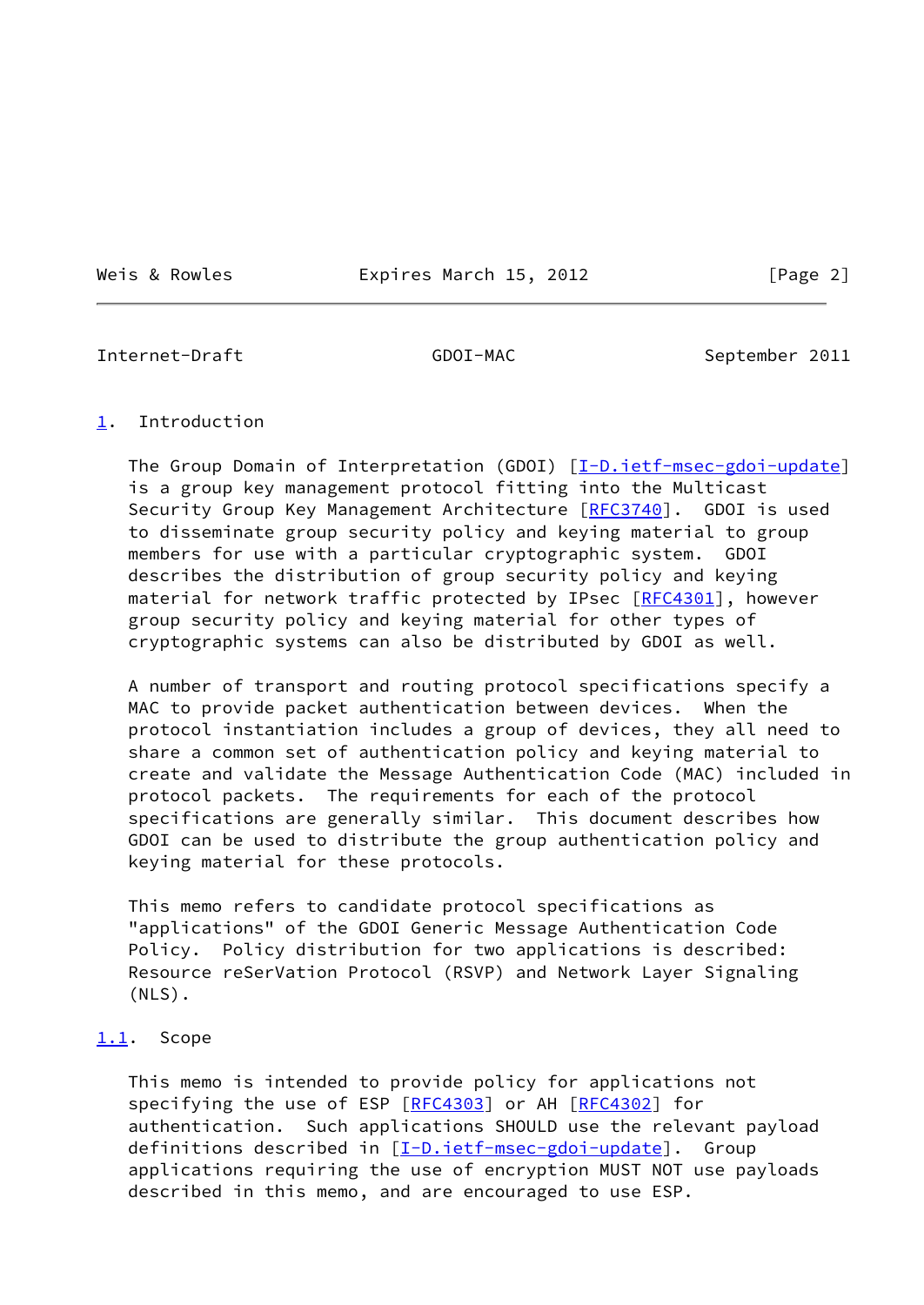#### <span id="page-3-0"></span>[1.2](#page-3-0). Requirements notation

 The key words "MUST", "MUST NOT", "REQUIRED", "SHALL", "SHALL NOT", "SHOULD", "SHOULD NOT", "RECOMMENDED", "MAY", and "OPTIONAL" in this document are to be interpreted as described in [\[RFC2119](https://datatracker.ietf.org/doc/pdf/rfc2119)].

Weis & Rowles **Expires March 15, 2012** [Page 3]

<span id="page-3-2"></span>Internet-Draft GDOI-MAC September 2011

#### <span id="page-3-1"></span>[2](#page-3-1). GDOI Discussion

 This section provides a short informative discussion of the GDOI group key management protocol. For definitive information regarding the GDOI protocol, please refer to [[I-D.ietf-msec-gdoi-update\]](#page-17-4). For more information on group security, please refer to [RFC 3740.](https://datatracker.ietf.org/doc/pdf/rfc3740)

 The GDOI group key management protocol actively manages security policy and keying material for a set of group members. GDOI begins operation when a client application on the group member initiates a request to the GDOI subsystem on the group member. The GDOI subsystem "registers" to a GDOI Group Controller/Key Server (GCKS) device using the GROUPKEY\_PULL protocol. The group member and GCKS setup a private and authenticated exchange. After successful authentication and authorization, the GCKS provides group security policy and keying material to the GDOI subsystem on the group member. When the GDOI subsystem on the group member receives both security policy and keying material, it makes it available to the client application on the device that originally requested the MAC policy.

 The GDOI key server also distributes policy and keys that describe how it will distribute updates to group policy over time. Described in GDOI as the GROUPKEY\_PUSH message, it is more generally known as a "rekey" message. Rekey messages are typically distributed as IP multicast packets. They provide replacement security policy and keying material to group members (e.g., prior to a key expiration) or to revoke group members in a manner that is non-disruptive to the extant group members.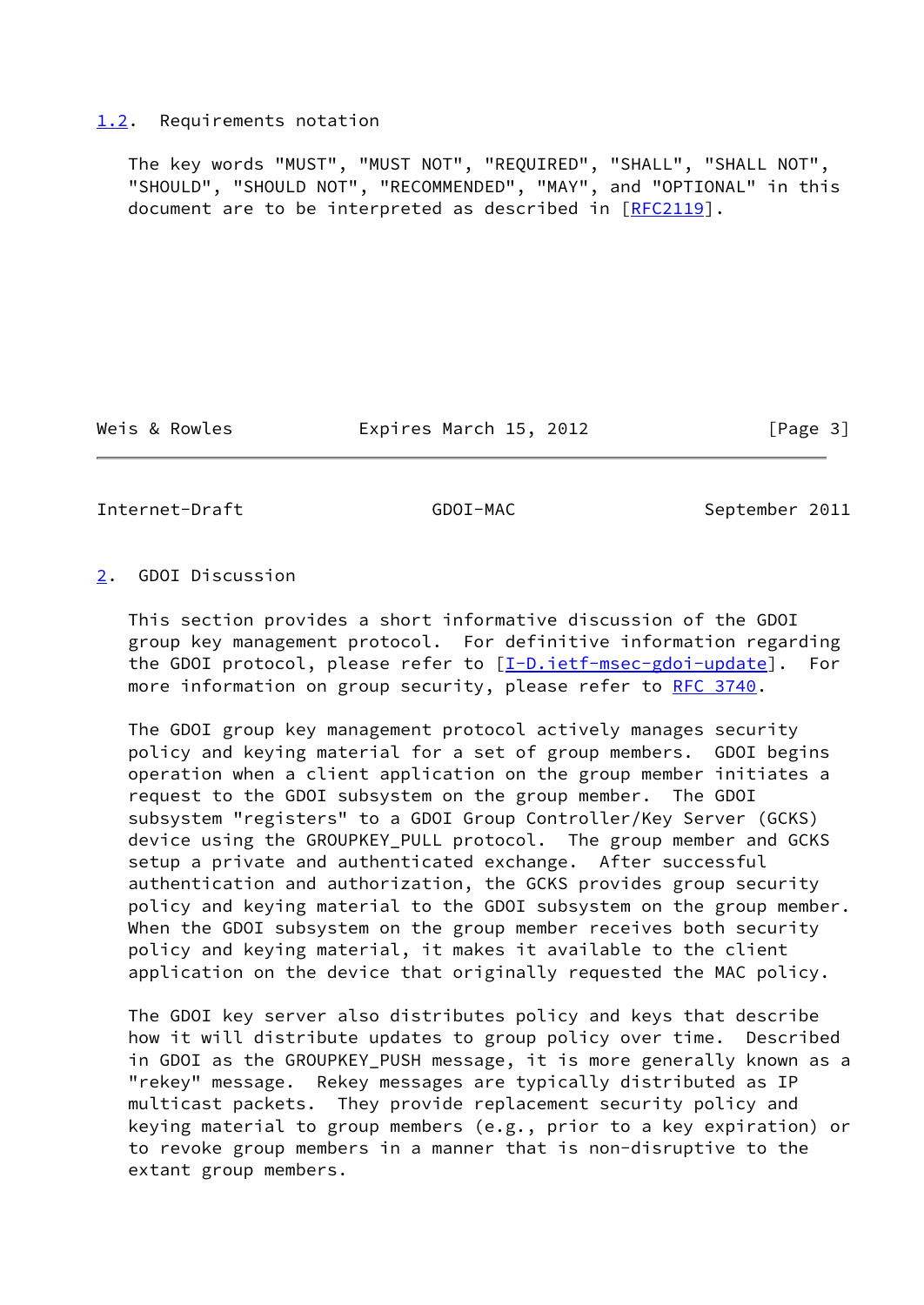Weis & Rowles **Expires March 15, 2012** [Page 4]

<span id="page-4-1"></span>Internet-Draft GDOI-MAC September 2011

<span id="page-4-0"></span>[3](#page-4-0). New GDOI Payload Definitions

 The following sections describe how the GDOI Generic Message Authentication Code Policy is applied to GDOI protocol payloads. There are two affected payloads: the Security Association (SA) payload and the Key Download (KD) payload.

 The GDOI SA payload includes a set of SA attribute payloads, including an SA attribute payload which distributes a definition of the traffic to be secured. This payload is known as the SA TEK. This memo describes a new type of SA TEK for distributing GDOI Generic Message Authentication Code Policy. For more information on the SA TEK attribute payload, please refer to Section 5.5 of [\[I-D.ietf-msec-gdoi-update](#page-17-4)].

 The GDOI KD payload carries keying material associated with policy previously distributed in SA attribute payloads. This memo does not define any new types of key policy for the Message Authentication Protocol Policy, but does place restrictions on the types of keys that can be distributed.

<span id="page-4-2"></span>[3.1](#page-4-2). Message Authentication Code Policy SA TEK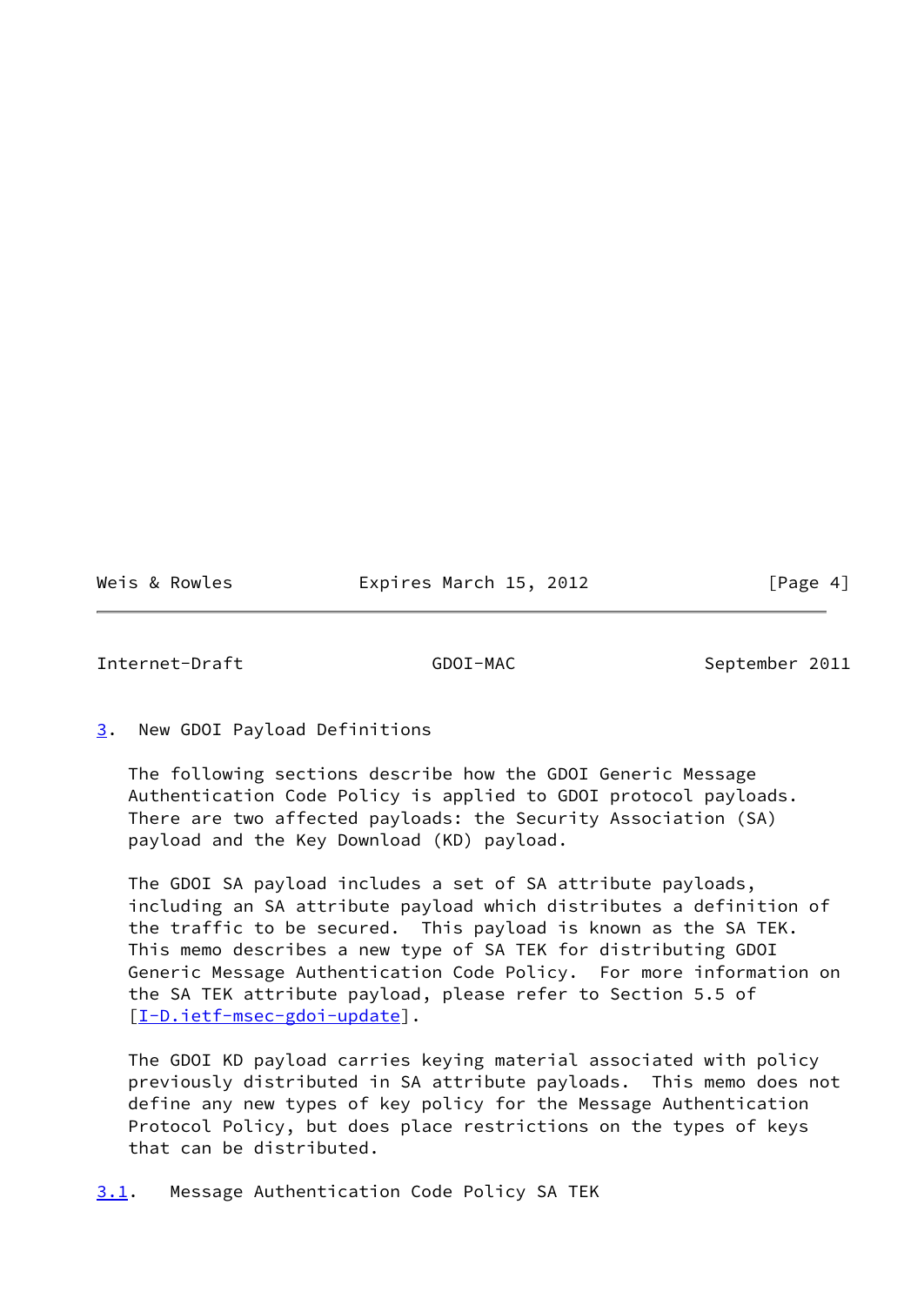This section describes the SA TEK payload used to distribute MAC policy. Protocols that use a MAC typically define a limited number of policy attributes associated with the MAC. These policy attributes are described in the MAC SA TEK.

 The GDOI subsystem on a group member must maintain separation between client applications, and as such needs to know what application requested a particular set of policy. Thus, the SA TEK includes an Application field naming the correct application with the group member. In some instances, client applications define additional policy, and this policy is described in a set of application-specific policy attributes attached to the SA TEK.

 A GDOI key server may distribute more than on SA TEK for a particular Application. In particular, the Application-Specific Policy Attributes may describe discrete instances of an application.

<span id="page-5-0"></span>

| Weis & Rowles  | Expires March 15, 2012                                             | $\lceil \text{Page } 5 \rceil$ |
|----------------|--------------------------------------------------------------------|--------------------------------|
| Internet-Draft | GDOI-MAC                                                           | September 2011                 |
| $\Theta$       | 2<br>1 2 3 4 5 6 7 8 9 0 1 2 3 4 5 6 7 8 9 0 1 2 3 4 5 6 7 8 9 0 1 | 3                              |
|                | Application   MAC Algorithm ! Anti-Replay !                        |                                |
|                | Key Lifetime                                                       |                                |
|                | SPI Size<br><b>SPT</b>                                             |                                |
|                | Application-Specific Policy Attributes                             |                                |

The SA TEK Payload fields are defined as follows:

o Application (2 octets -- Value describing the client application.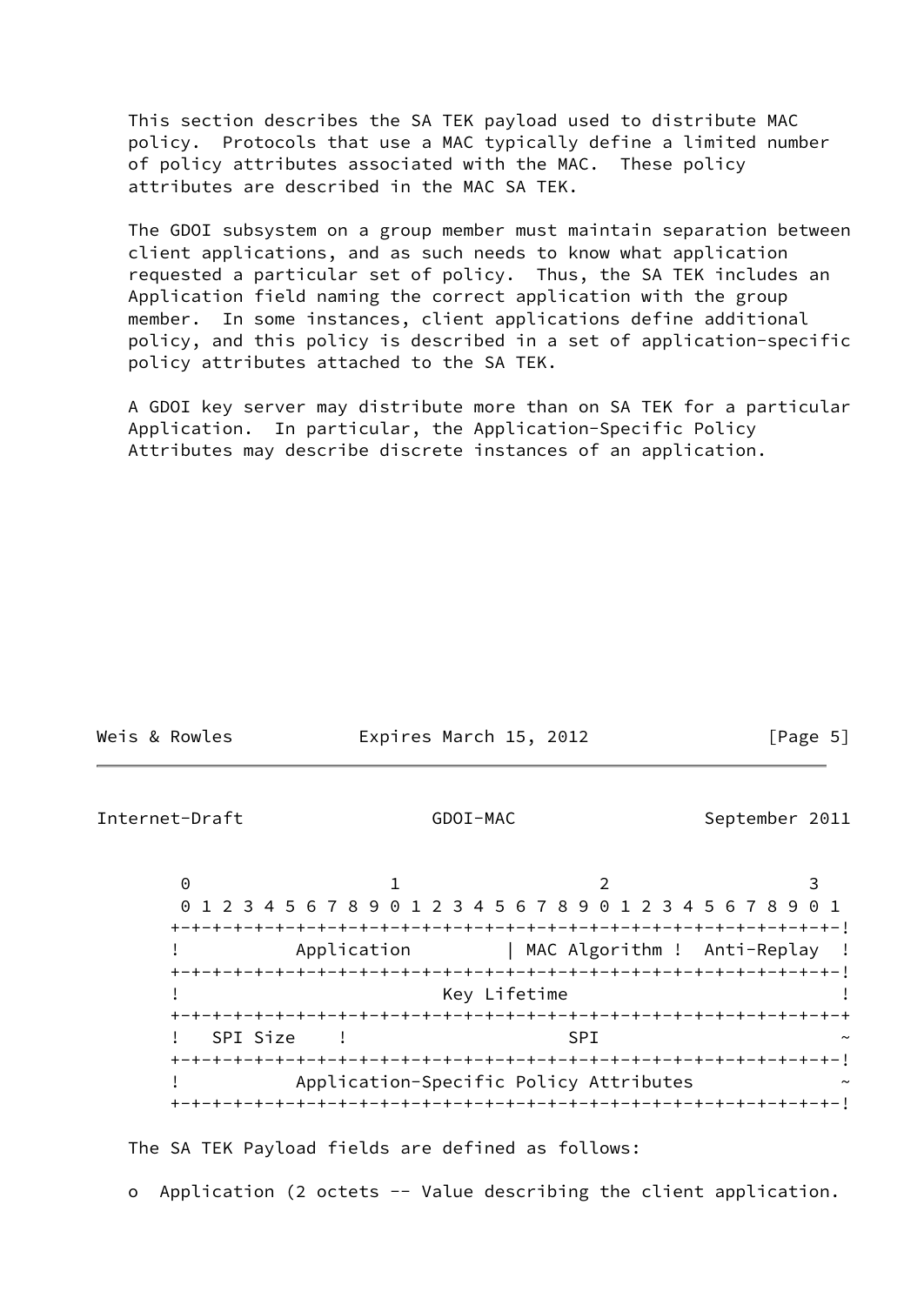Application types are defined below. Values are defined in the IANA Considerations section.

- o MAC Algorithm (1 octet) -- Value specifying which Message Authentication Code (MAC) used to generate MAC. MAC Algorithm types are defined below. Values are defined in the IANA Considerations section.
- o Anti-Replay (1 octet) -- Value specifying the type of anti-replay protection that is used with this application. Anti-replay types are defined below. Values are defined in the IANA Considerations section.
- o Key Lifetime (4 octets) -- Value specifying the remaining lifetime of the SA TEK, in seconds. A time of zero indicates that the use of this policy does not terminate based on time.
- o SPI Size (1 octet) -- Length (in octets) of the SPI associated with this SA TEK.
- o SPI (Variable) -- Value describing the identity of the key. The key identifier uniquely defines an SA TEK.
- o Application-Specific Policy Attributes (Variable) -- TLV policy attributes specific to this application. These attributes are defined by client application-specific policy.

<span id="page-6-0"></span>[3.1.1](#page-6-0). Application Types

 The following Client Applications are defined for use with the MAC SA TEK.

| Expires March 15, 2012<br>Weis & Rowles<br>[Page 6] |  |
|-----------------------------------------------------|--|
|-----------------------------------------------------|--|

<span id="page-6-1"></span>Internet-Draft GDOI-MAC September 2011

o RSVP. The Resource reSerVation Protocol [\[RFC3097](https://datatracker.ietf.org/doc/pdf/rfc3097)]

o NLS. Network Layer Signaling protocol [[I-D.shore-nls-tl\]](#page-17-5)

 Other protocols may be defined for use with the Generic Message Authentication Code Policy SA TEK. However, they must first satisfy the requirements described in [Section 4.](#page-9-0)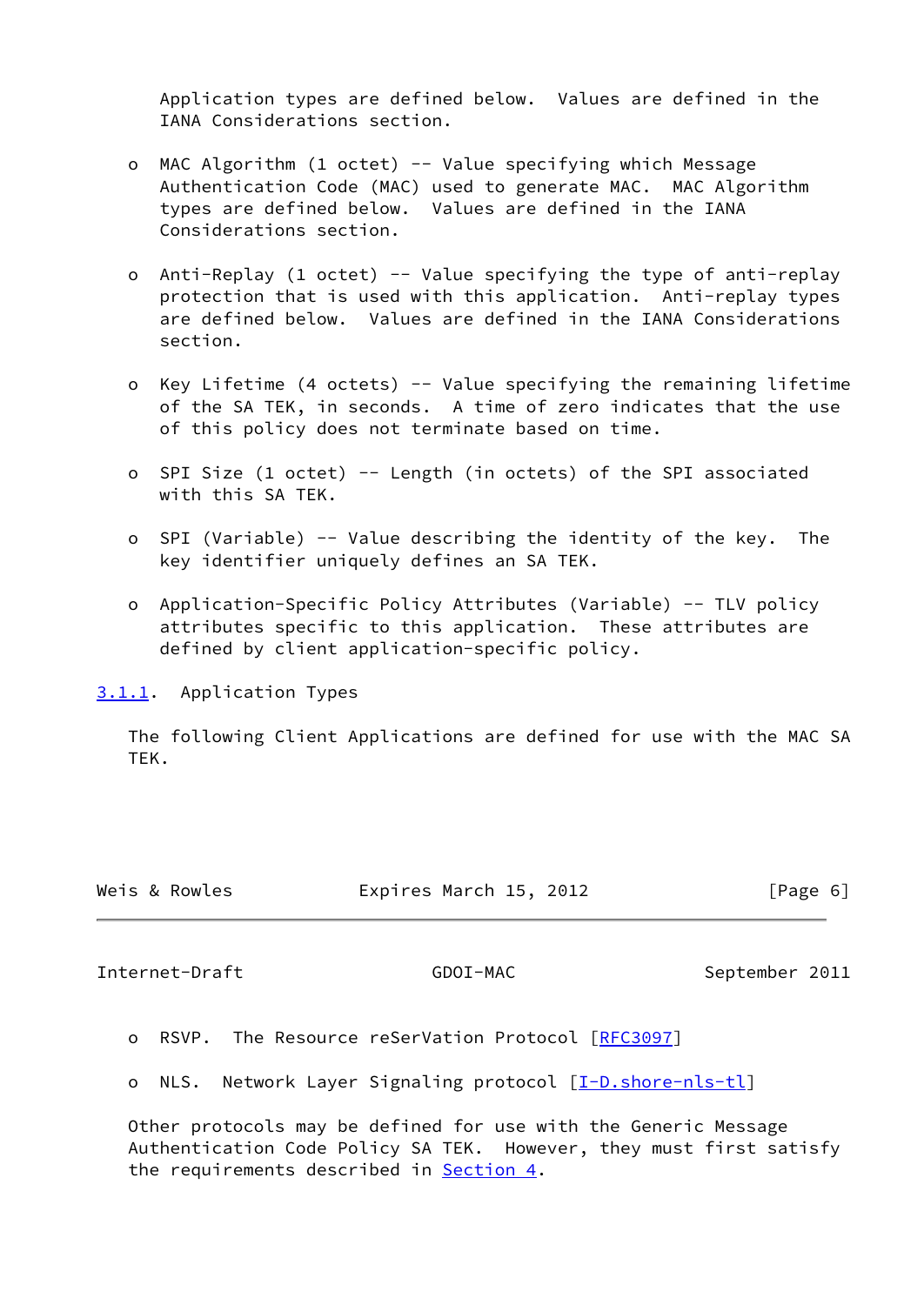#### <span id="page-7-0"></span>[3.1.2](#page-7-0). MAC Algorithm Types

The following MAC algorithms are defined for use with this TEK.

- o HMAC-MD5. The MD5 algorithm used with an HMAC construction [[RFC2104\]](https://datatracker.ietf.org/doc/pdf/rfc2104). This MAC algorithm is considered weak, but is required by some protocols.
- o HMAC-SHA1-96. The SHA1 algorithm used with an HMAC construction, with a length truncated to 96 bits. [[RFC2104](https://datatracker.ietf.org/doc/pdf/rfc2104)].

<span id="page-7-1"></span>[3.1.3](#page-7-1). Anti-Replay Types

 The following methods of constructing sequence numbers is defined for use with this TEK.

- o NONE. This value indicates that no anti-replay protection is used with this TEK.
- o COUNTER. Counters (also known as sequence numbers) provide anti replay protection in an application-specific manner.
- o TIME. Values from a clock are used for replay protection in an application-specific manner.

<span id="page-7-2"></span>[3.1.4](#page-7-2). Application-Specific Policy Attributes

 Application-Specific Attributes are defined for each application that requires them. The attributes must follow the format defined in ISAKMP [\[RFC2408\] Section](https://datatracker.ietf.org/doc/pdf/rfc2408#section-3.3) 3.3. In the table, attributes that are defined as TV are marked as Basic (B); attributes that are defined as TLV are marked as Variable (V). Values are defined in the IANA Considerations section.

<span id="page-7-3"></span>[3.2](#page-7-3). Key Packet definition for MACs

 Keying material is distributed in a Key Packet as part of the GDOI KD payload. The Key packet is formed as follows.

Weis & Rowles **Expires March 15, 2012** [Page 7]

#### Internet-Draft GDOI-MAC September 2011

o KD Type. The type of KD MUST be TEK.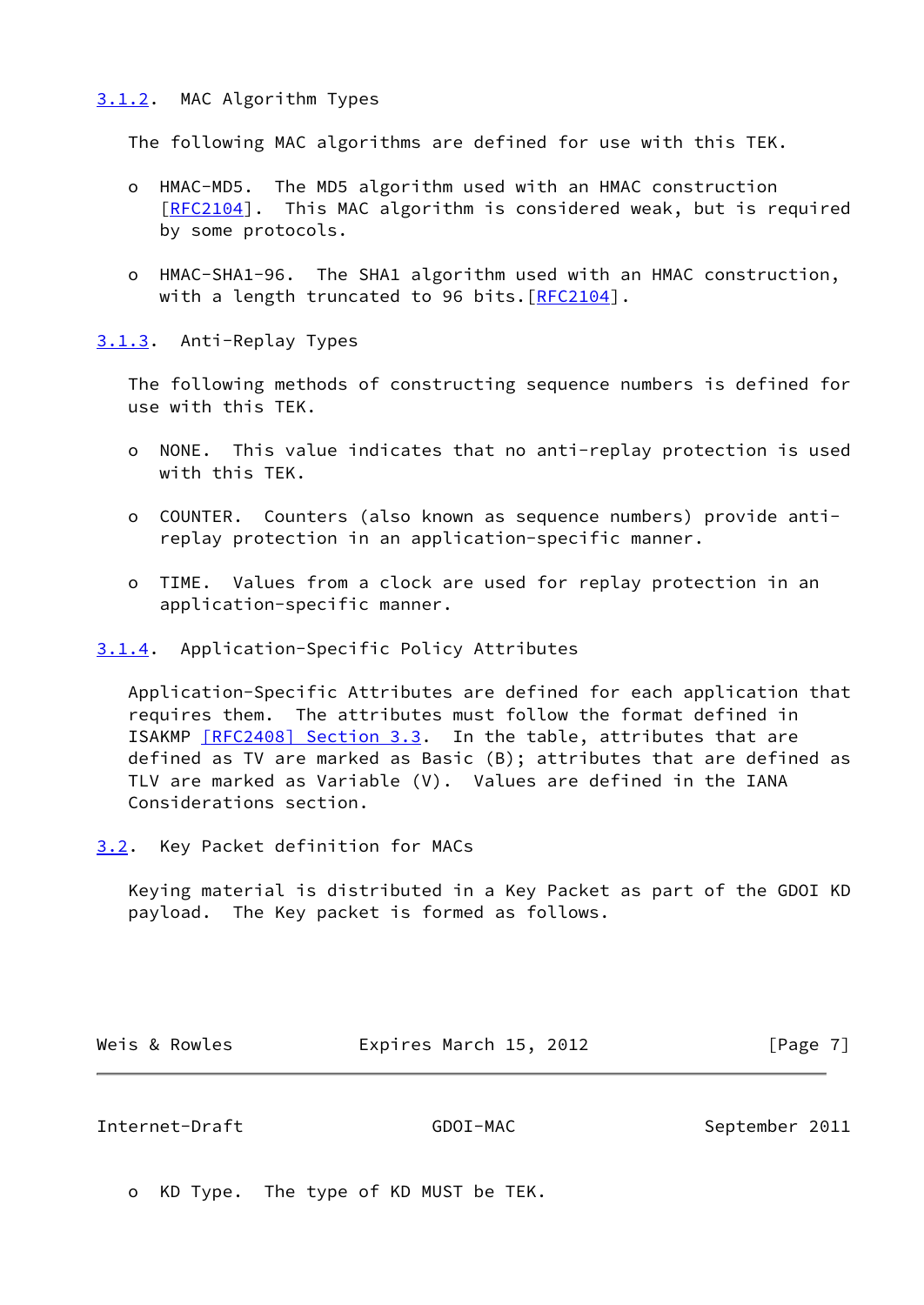- o SPI. The SPI from the SA TEK is placed in the SPI field.
- o Key. The keying material for the MAC algorithm is placed in a TEK\_INTEGRITY\_KEY attribute.

 The Key Packet MUST NOT contain a TEK\_ALGORITHM\_KEY or TEK\_SOURCE\_AUTH\_KEY attribute.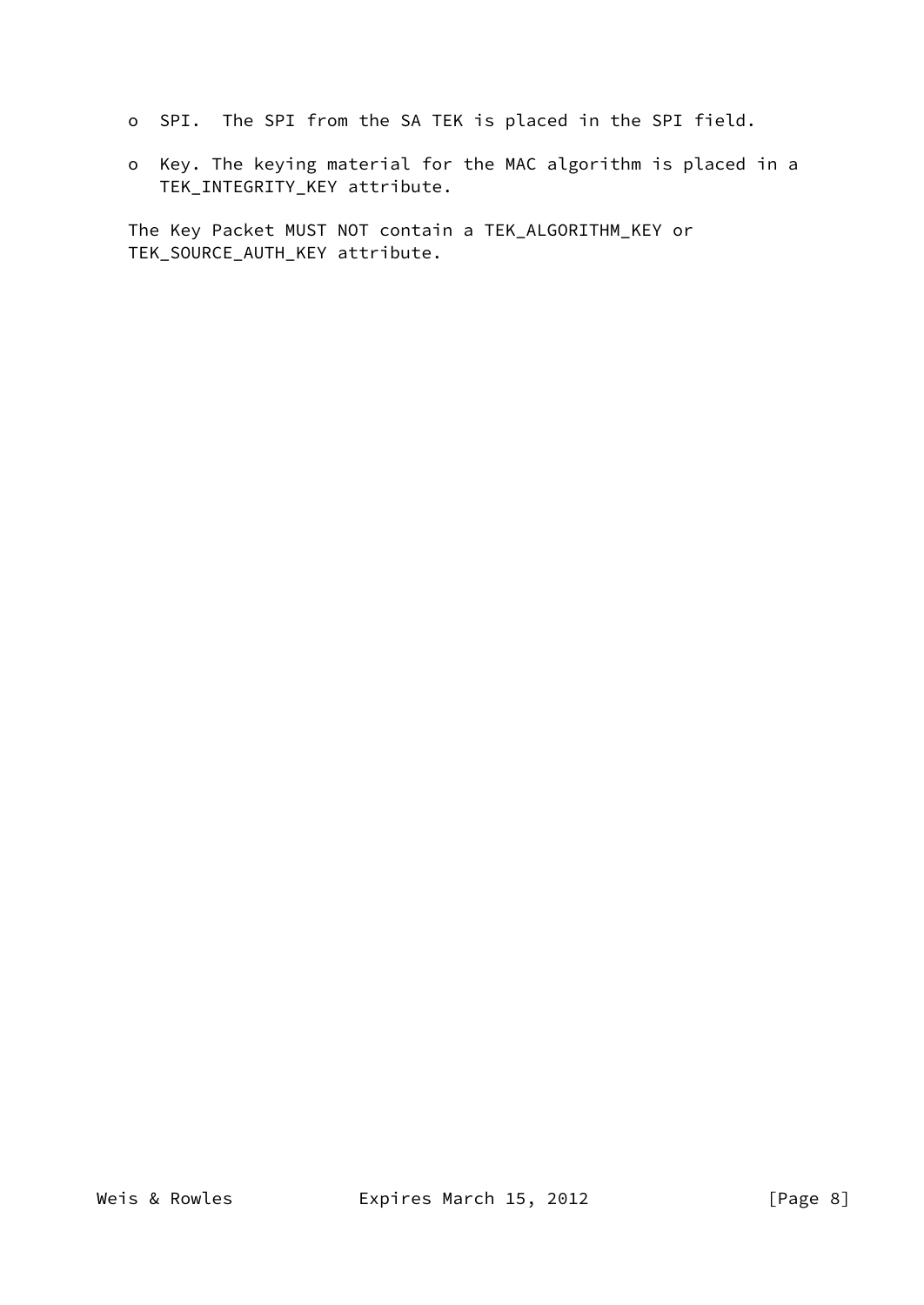#### <span id="page-9-1"></span>Internet-Draft GDOI-MAC September 2011

#### <span id="page-9-0"></span>[4](#page-9-0). RSVP

 The RSVP protocol provides a means for establishing resource reservations between cooperating systems. To ensure the integrity of the associated reservation and admission control mechanisms, the RSVP INTEGRITY Option defined in [\[RFC2747](https://datatracker.ietf.org/doc/pdf/rfc2747)] and [[RFC3097](https://datatracker.ietf.org/doc/pdf/rfc3097)] may be used. These protect RSVP message integrity hop-by-hop and provide node authentication as well as replay protection, thereby protecting against corruption and spoofing of RSVP messages. In some network configurations, a group of cooperating devices exchange RSVP packets such that the sender of an RSVP packet cannot determine a priori which RSVP device will be receiving it. These cooperating devices can benefit from sharing the same group policy and keying material. [\[I-D.ietf-tsvwg-rsvp-security-groupkeying](#page-17-6)] presents a framework for RSVP security using dynamic group keying and discusses its applicability. In line with this framework, this section describes extensions to GDOI for distribution of security policy and keying material for RSVP.

 The policy distributed in this section meets the key management assumptions made by the RSVP Security Properties memo [[RFC4230](https://datatracker.ietf.org/doc/pdf/rfc4230)].

<span id="page-9-2"></span>[4.1](#page-9-2). RSVP SA TEK Policy

 The following describes how the RSVP Integrity object policy is represented in the MAC SA TEK payload.

- o MAC Algorithm. This field maps to the Keyed Message Digest field of the [RFC 2747](https://datatracker.ietf.org/doc/pdf/rfc2747) INTEGRITY Object. Supported algorithms are: HMAC-MD5 and HMAC-SHA1-96.
- o Anti-Replay. COUNTER and TIME types are both valid types of anti replay protection. See a discussion of how they are used below.
- o Key Lifetime. If the KeyStartValid optional attribute is included in the SA TEK, this lifetime specifies the entire lifetime of the SA TEK. Otherwise, it represents the partial remaining lifetime.
- o SPI. This field matches the Key Identifier in the [RFC 2747](https://datatracker.ietf.org/doc/pdf/rfc2747) INTEGRITY Object, and
- o SPI Size. The length of the SPI MUST be 1 to 6 octets.

<span id="page-9-3"></span>[4.2](#page-9-3). Anti-Replay Discussion

COUNTER corresponds to the Simple Sequence Numbers method defined in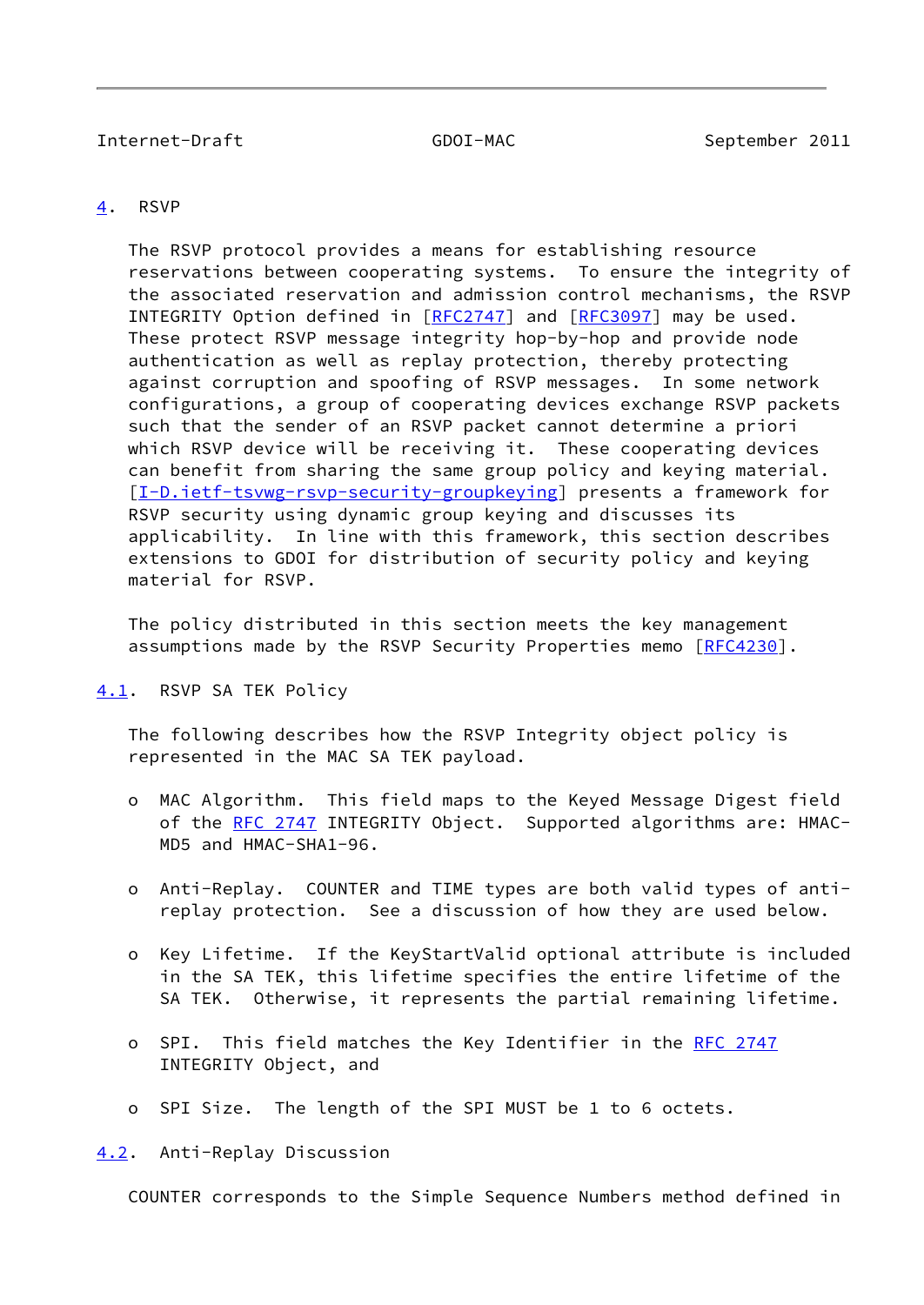Section [3.1 of RFC 2747](https://datatracker.ietf.org/doc/pdf/rfc2747#section-3.1). When COUNTER based sequence numbers are used, each group member maintains its own sequence number for a given

Weis & Rowles **Expires March 15, 2012** [Page 9]

<span id="page-10-1"></span>Internet-Draft GDOI-MAC September 2011

 group in order to set the sequence number field in RSVP messages generated in this group. Therefore, an RSVP receiver MUST track received sequence numbers separately for each RSVP neighbour in order to reliably distinguish between new and replay messages.

 TIME corresponds to the Sequence Numbers Based on a Real Time Clock method described in Section [3.2 of RFC 2747](https://datatracker.ietf.org/doc/pdf/rfc2747#section-3.2) or the Sequence Numbers Based on a Network Recovered Clock method described in Section 3.3 or [RFC 2747](https://datatracker.ietf.org/doc/pdf/rfc2747).

- <span id="page-10-0"></span>[4.3](#page-10-0). Application-specific attributes
	- o KeyStartValid (V). This attribute specifies an real time in the future when the TEK will take effect [\[RFC2747](https://datatracker.ietf.org/doc/pdf/rfc2747)]. Note that the corresponding KeyEndValid time defined in [RFC 2747](https://datatracker.ietf.org/doc/pdf/rfc2747) is not distributed by GDOI, but is computed by adding the Key Lifetime value to KeyStartValid. The KeyStartValid value is represented as the number of seconds since 0 hours, 0 minutes, 0 seconds, January 1, 1970.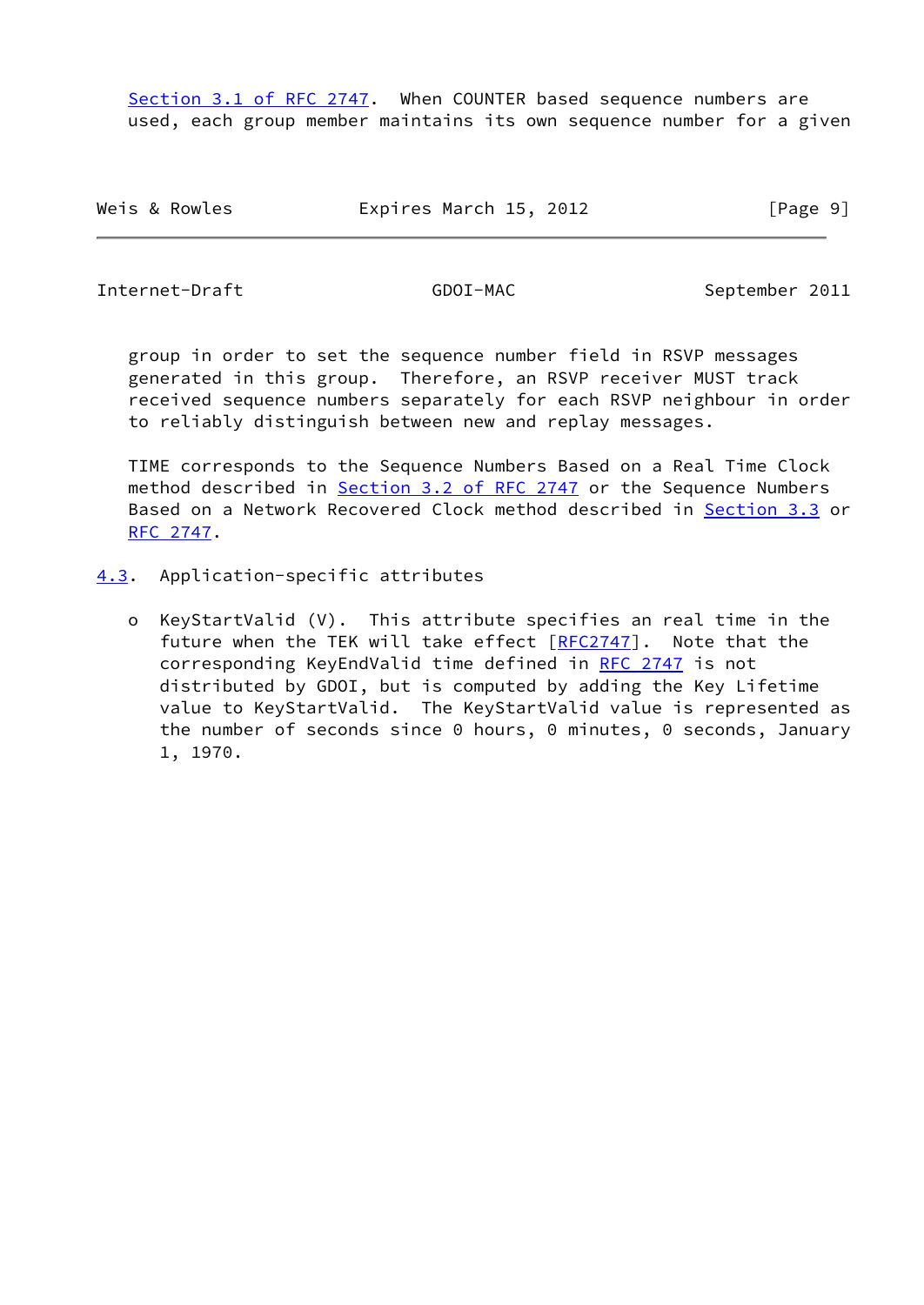Weis & Rowles **Expires March 15, 2012** [Page 10]

### <span id="page-11-1"></span>Internet-Draft GDOI-MAC September 2011

#### <span id="page-11-0"></span>[5](#page-11-0). NLS

NLS [\[I-D.shore-nls-tl](#page-17-5)] is a core protocol for a generalized on-path request protocol that is being used today to carry topology discovery and other requests. NLS specifies the use of group security, where group members share a MAC key. A MAC result is carried in the NLS A\_RESPONSE and B\_RESPONSE TLVs, which consummate authenticated nonce exchanges. A MAC result is also carried in the NLS AUTHENTICATION TLV, which is used to ensure integrity of NLS messages. This TLV also includes a Sequence Number for anti-replay protection. NLS associates a set of Application Group IDs (AGIDs) with a particular MAC key. Each AGID represents a unique authorization, within the context of a particular NLS group.

<span id="page-11-2"></span>[5.1](#page-11-2). NLS SA TEK Policy

 The following describes how NLS policy is represented in the MAC SA TEK payload.

- o MAC Algorithm. This field maps to the Keyed Message Digest field of the [RFC 2747](https://datatracker.ietf.org/doc/pdf/rfc2747) INTEGRITY Object. Supported algorithms are: HMAC-SHA1-96.
- o Anti-Replay. The COUNTER type of anti-replay protection is supported.
- o Key Lifetime. NLS does not specify a validity period for policy. This field MUST be set to zero.
- o SPI. NLS does not specify a key identifier, but this field is used by GDOI to synchronize policy distributed in an MAC SA TEK and KD payloads.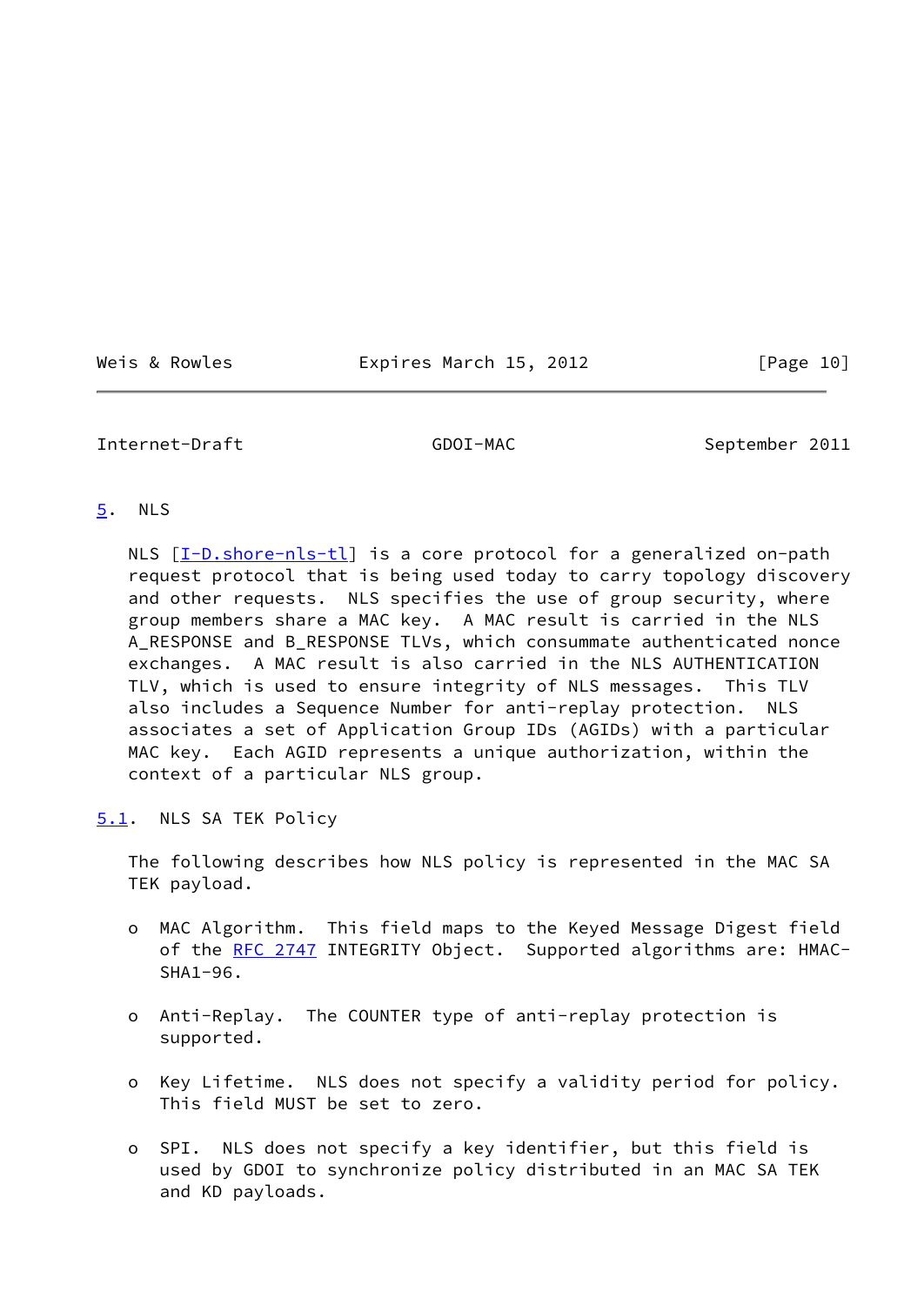- o SPI Size. The length of the SPI MUST be 4 octets.
- <span id="page-12-0"></span>[5.2](#page-12-0). Application-specific attributes
	- o AGID (V). This attribute specifies a single NLS AGID that is associated with this policy. Multiple AGIDs attributes (each specifying a unique AGID) MAY be included in the SA TEK.
	- o Authz (V). This attribute contains a token used for authorization. The format and usage of this authorization token is outside of the scope of this memo.

| Weis & Rowles | Expires March 15, 2012 | [Page 11] |
|---------------|------------------------|-----------|
|               |                        |           |

<span id="page-12-2"></span>Internet-Draft GDOI-MAC September 2011

<span id="page-12-1"></span>[6](#page-12-1). Requirements for adding additional application support

 Any memo supporting the definitions in the memo MUST include the following information relating to the application:

- o Define an Application Type mnemonic, and provide a reference to a document describing the protocol specification.
- o Define a set of MAC algorithms.
- o Define anti-replay types.
- o Define key lifetime parameters.
- o Define valid SPI values and lengths.
- o Description of Optional Attributes.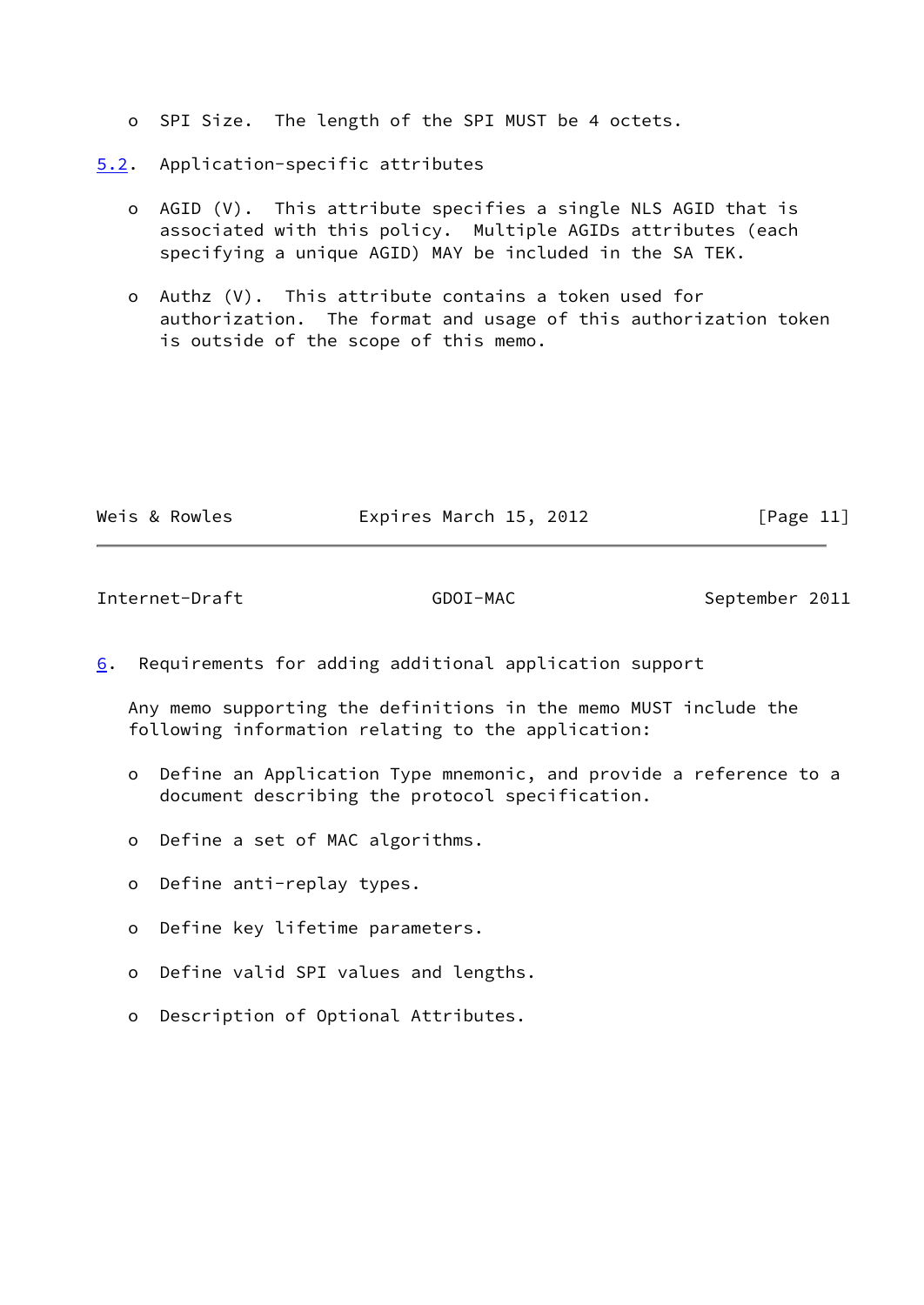Weis & Rowles **Expires March 15, 2012** [Page 12]

<span id="page-13-1"></span>Internet-Draft GDOI-MAC September 2011

<span id="page-13-0"></span>[7](#page-13-0). IANA Considerations

A new GDOI SA TEK type Protocol-ID type [\[GDOI-REG](#page-17-7)] should be assigned from the Unassigned space. The new algorithm id should be called GDOI\_PROTO\_MAC, and refers to the Message Authentication Code Policy SA TEK described in **Section 3.1** of this memo.

 Terms describing policies for allocating new name space types below are defined in [\[RFC5226](https://datatracker.ietf.org/doc/pdf/rfc5226)].

The following applications are defined as part of this memo.

| Application Type       | Value                |
|------------------------|----------------------|
|                        |                      |
| RESERVED               | $\left(\cdot\right)$ |
| <b>RSVP</b>            |                      |
| <b>NLS</b>             |                      |
| Specification Required | $3 - 127$            |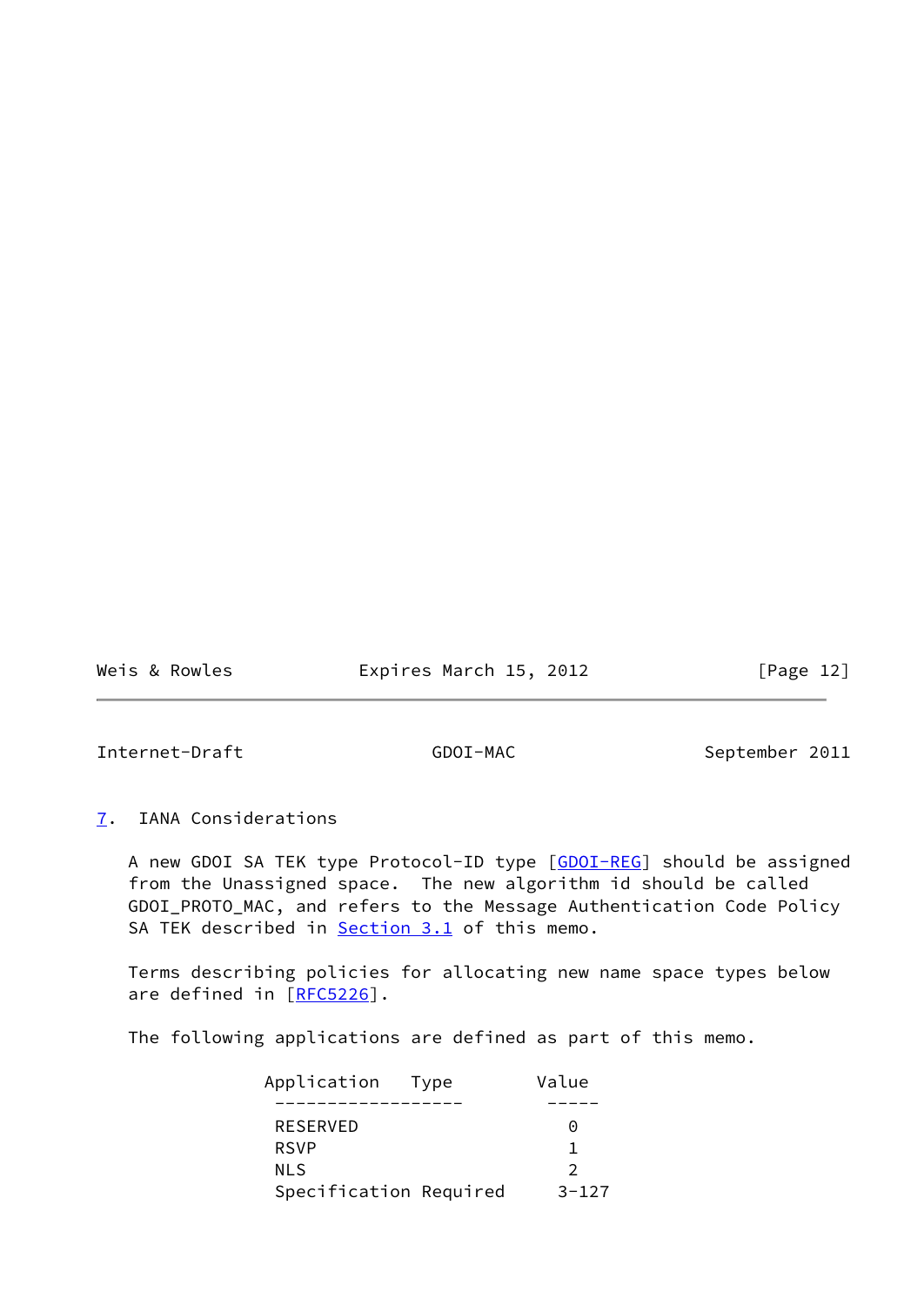Private Use 128-255

The following MAC Algorithms are defined as a part of this memo.

| MAC Algorithm Type     | Value         |
|------------------------|---------------|
|                        |               |
| <b>RESERVED</b>        | $\Theta$      |
| HMAC-MD5               |               |
| HMAC-SHA1-96           | $\mathcal{P}$ |
| Specification Required | $3 - 127$     |
| Private Use            | $128 - 255$   |

 The following Sequence Number Types are defined as a part of this memo.

| Sequence Number Type   | Value         |
|------------------------|---------------|
|                        |               |
| RESERVED               | 0             |
| <b>COUNTER</b>         | 1.            |
| <b>TTMF</b>            | $\mathcal{P}$ |
| Specification Required | $3 - 127$     |
| Private Use            | $128 - 255$   |

Weis & Rowles **Expires March 15, 2012** [Page 13]

Internet-Draft GDOI-MAC September 2011

 The following Optional Attributes are defined as part of this memo, used with an Application of type RSVP.

| RSVP Optional Attribute | Value       |
|-------------------------|-------------|
|                         |             |
| RESERVED                | $\Theta$    |
| KeyStartValid           |             |
| Specification Required  | $2 - 127$   |
| Private Use             | $128 - 255$ |

The following Optional Attributes are defined as part of this memo,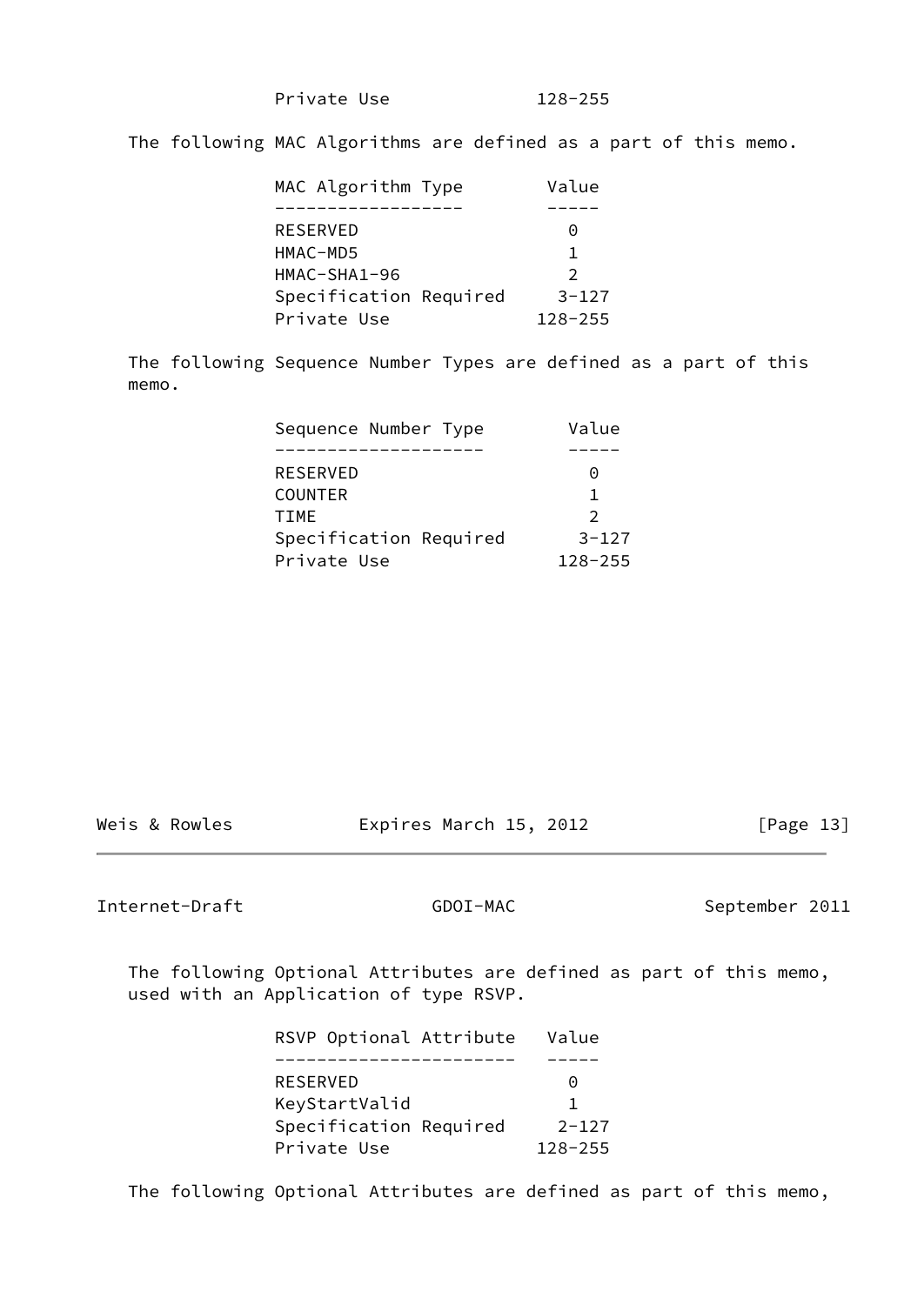used with an Application of type NLS.

| NLS Optional Attribute | Value         |
|------------------------|---------------|
|                        |               |
| <b>RESERVED</b>        | $\Theta$      |
| AGID                   |               |
| Authz                  | $\mathcal{P}$ |
| Specification Required | $3 - 127$     |
| Private Use            | $128 - 255$   |

|  | Weis & Rowles |
|--|---------------|
|--|---------------|

Expires March 15, 2012 [Page 14]

<span id="page-15-1"></span>Internet-Draft GDOI-MAC September 2011

# <span id="page-15-0"></span>[8](#page-15-0). Security Considerations

 This memo describes the passing of policy and keying material used by two applications: an RSVP speaker producing an [RFC 2747](https://datatracker.ietf.org/doc/pdf/rfc2747) INTEGRITY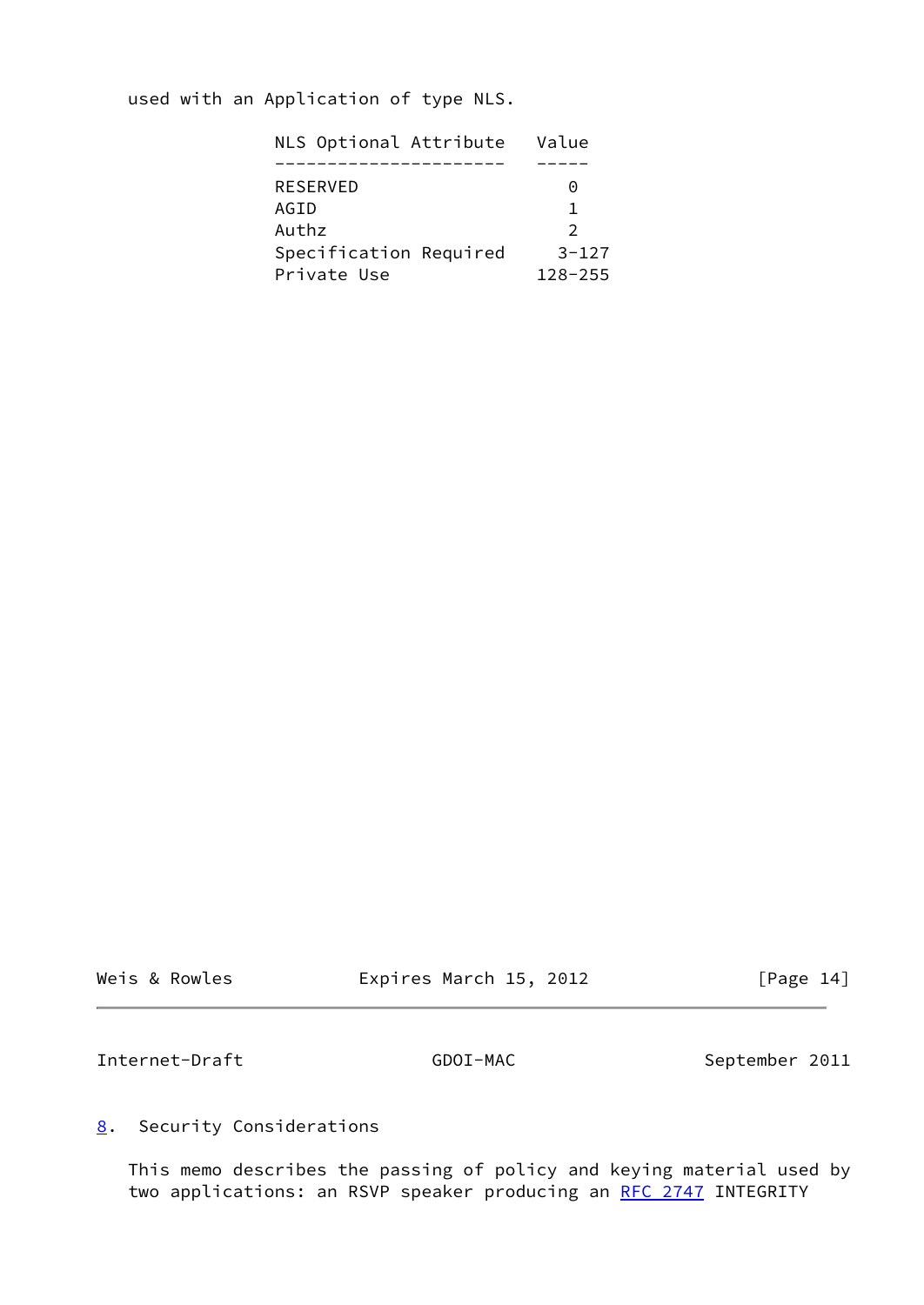Object, and an NLS speaker producing A\_RESPONSE, B\_RESPONSE, and AUTHENTICATION TLVs. This policy and keying material is protected by the GDOI protocol described in  $[I-D.iet f-msec-gdoi-update]$ . The security considerations in that memo apply fully to this memo as well.

 The use of the MAC SA TEK to distribute policy and keys is only appropriate when the application is using a group security model. [\[I-D.ietf-tsvwg-rsvp-security-groupkeying](#page-17-6)] describes the circumstances when a group security model may be used with RSVP. NLS always uses a group security model.

Weis & Rowles **Expires March 15, 2012** [Page 15]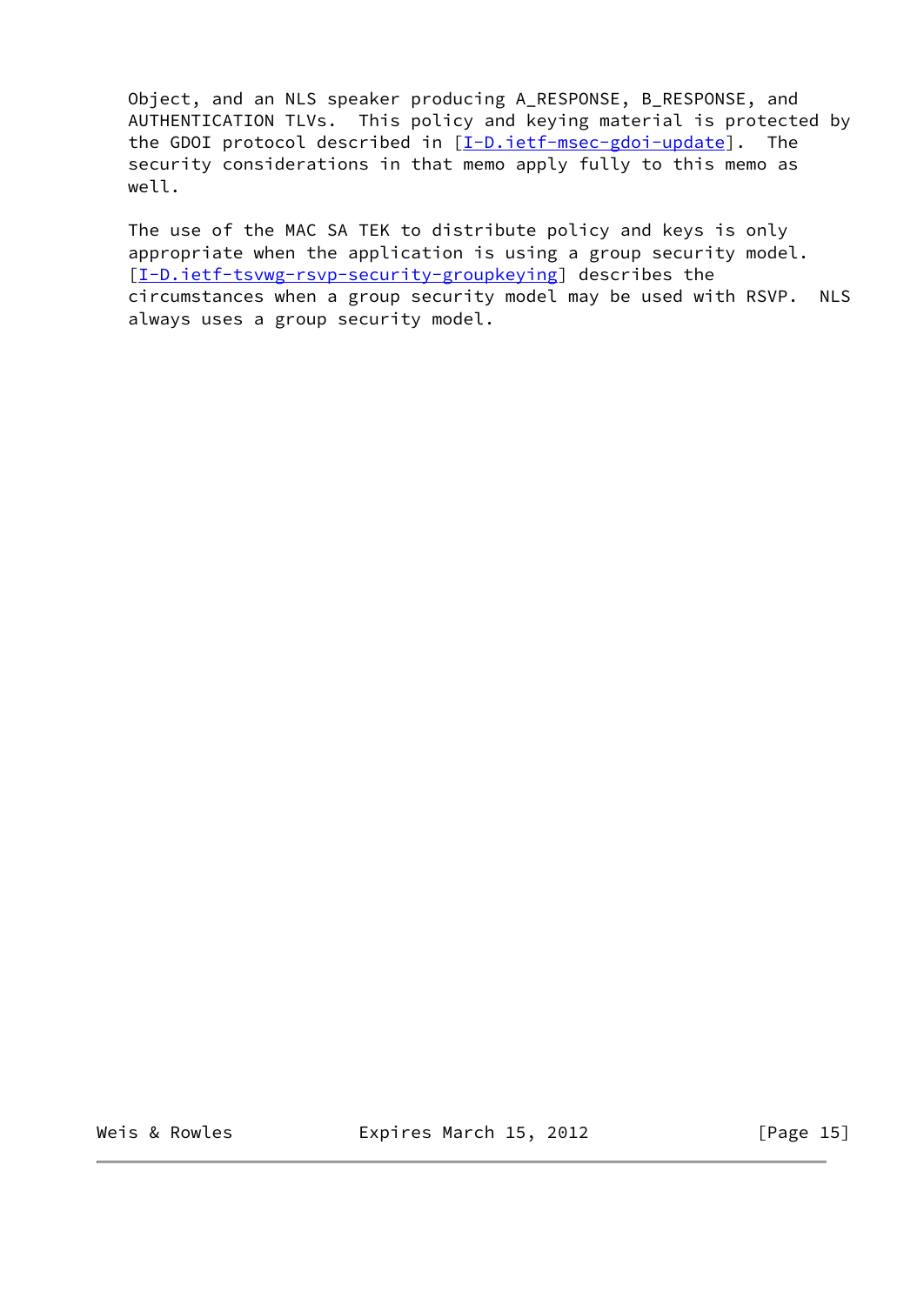- <span id="page-17-1"></span><span id="page-17-0"></span>[9](#page-17-0). References
- <span id="page-17-4"></span><span id="page-17-2"></span>[9.1](#page-17-2). Normative References
	- [I-D.ietf-msec-gdoi-update]
		- Weis, B., Rowles, S., and T. Hardjono, "The Group Domain of Interpretation", [draft-ietf-msec-gdoi-update-11](https://datatracker.ietf.org/doc/pdf/draft-ietf-msec-gdoi-update-11) (work in progress), August 2011.
- <span id="page-17-7"></span><span id="page-17-3"></span>[9.2](#page-17-3). Informative References
	- [GDOI-REG]

 Internet Assigned Numbers Authority, "Group Domain of Interpretation (GDOI) Payload Type Values", IANA Registry, December 2004, <[http://www.iana.org/assignments/gdoi-payloads>](http://www.iana.org/assignments/gdoi-payloads).

<span id="page-17-6"></span>[I-D.ietf-tsvwg-rsvp-security-groupkeying]

 Behringer, M., Faucheur, F., and B. Weis, "Applicability of Keying Methods for RSVP Security", [draft-ietf-tsvwg-rsvp-security-groupkeying-11](https://datatracker.ietf.org/doc/pdf/draft-ietf-tsvwg-rsvp-security-groupkeying-11) (work in progress), September 2011.

#### <span id="page-17-5"></span>[I-D.shore-nls-tl]

 Shore, M., McGrew, D., and K. Biswas, "Network-Layer Signaling: Transport Layer", [draft-shore-nls-tl-06](https://datatracker.ietf.org/doc/pdf/draft-shore-nls-tl-06) (work in progress), July 2008.

- [RFC2104] Krawczyk, H., Bellare, M., and R. Canetti, "HMAC: Keyed- Hashing for Message Authentication", [RFC 2104](https://datatracker.ietf.org/doc/pdf/rfc2104), February 1997.
- [RFC2119] Bradner, S., "Key words for use in RFCs to Indicate Requirement Levels", [BCP 14](https://datatracker.ietf.org/doc/pdf/bcp14), [RFC 2119](https://datatracker.ietf.org/doc/pdf/rfc2119), March 1997.
- [RFC2408] Maughan, D., Schneider, M., and M. Schertler, "Internet Security Association and Key Management Protocol (ISAKMP)", [RFC 2408](https://datatracker.ietf.org/doc/pdf/rfc2408), November 1998.
- [RFC2747] Baker, F., Lindell, B., and M. Talwar, "RSVP Cryptographic Authentication", [RFC 2747,](https://datatracker.ietf.org/doc/pdf/rfc2747) January 2000.
- [RFC3097] Braden, R. and L. Zhang, "RSVP Cryptographic Authentication -- Updated Message Type Value", [RFC 3097](https://datatracker.ietf.org/doc/pdf/rfc3097), April 2001.
- [RFC3740] Hardjono, T. and B. Weis, "The Multicast Group Security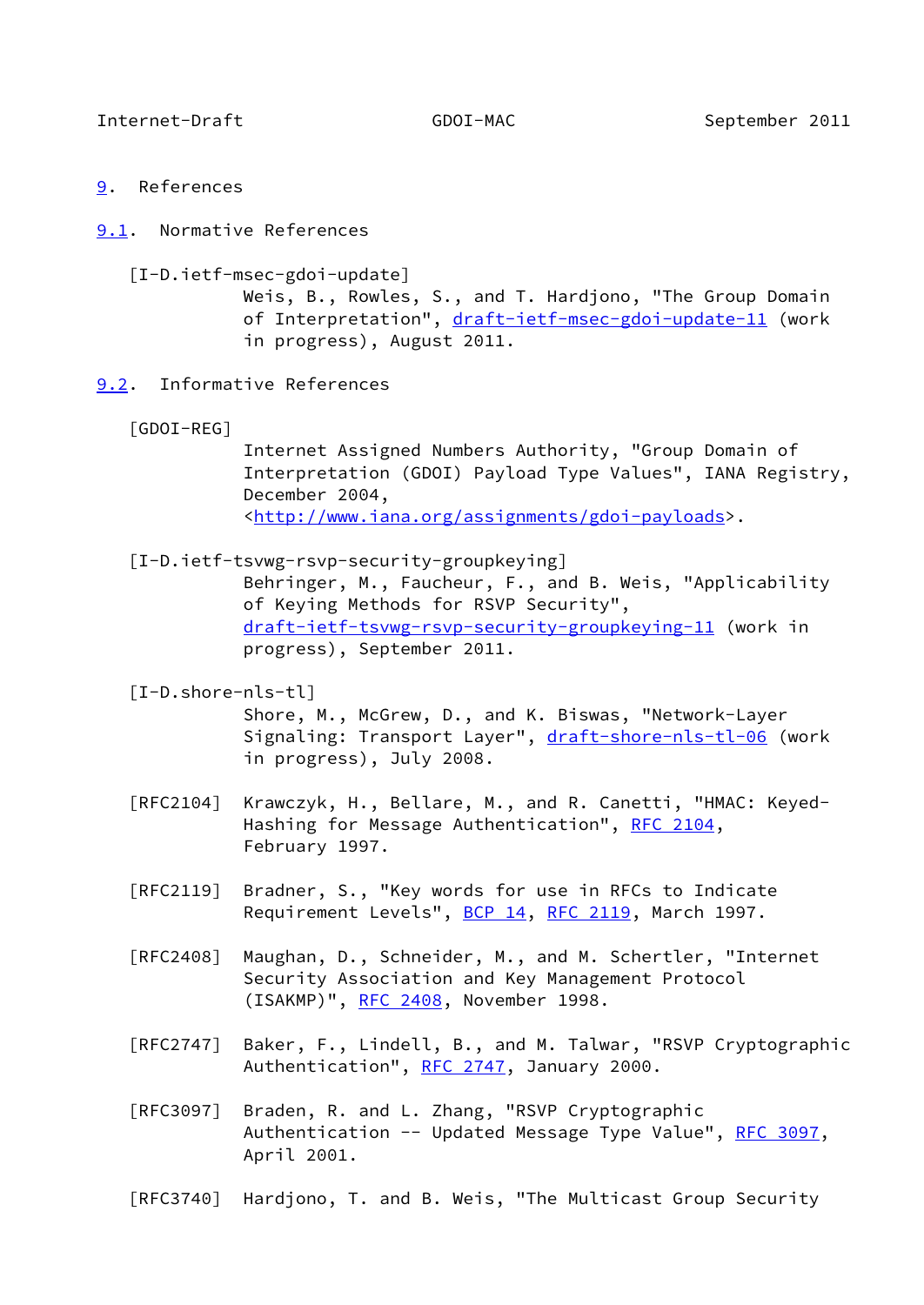# Architecture", [RFC 3740](https://datatracker.ietf.org/doc/pdf/rfc3740), March 2004.

| Weis & Rowles  | Expires March 15, 2012                                                                                                                     | [Page $16$ ]   |
|----------------|--------------------------------------------------------------------------------------------------------------------------------------------|----------------|
| Internet-Draft | GDOI-MAC                                                                                                                                   | September 2011 |
|                | [RFC4230] Tschofenig, H. and R. Graveman, "RSVP Security<br>Properties", RFC 4230, December 2005.                                          |                |
|                | [RFC4301] Kent, S. and K. Seo, "Security Architecture for the<br>Internet Protocol", RFC 4301, December 2005.                              |                |
|                | [RFC4302] Kent, S., "IP Authentication Header", RFC 4302,<br>December 2005.                                                                |                |
| [RFC4303]      | Kent, S., "IP Encapsulating Security Payload (ESP)",<br>RFC 4303, December 2005.                                                           |                |
|                | [RFC5226] Narten, T. and H. Alvestrand, "Guidelines for Writing an<br>IANA Considerations Section in RFCs", BCP 26, RFC 5226,<br>May 2008. |                |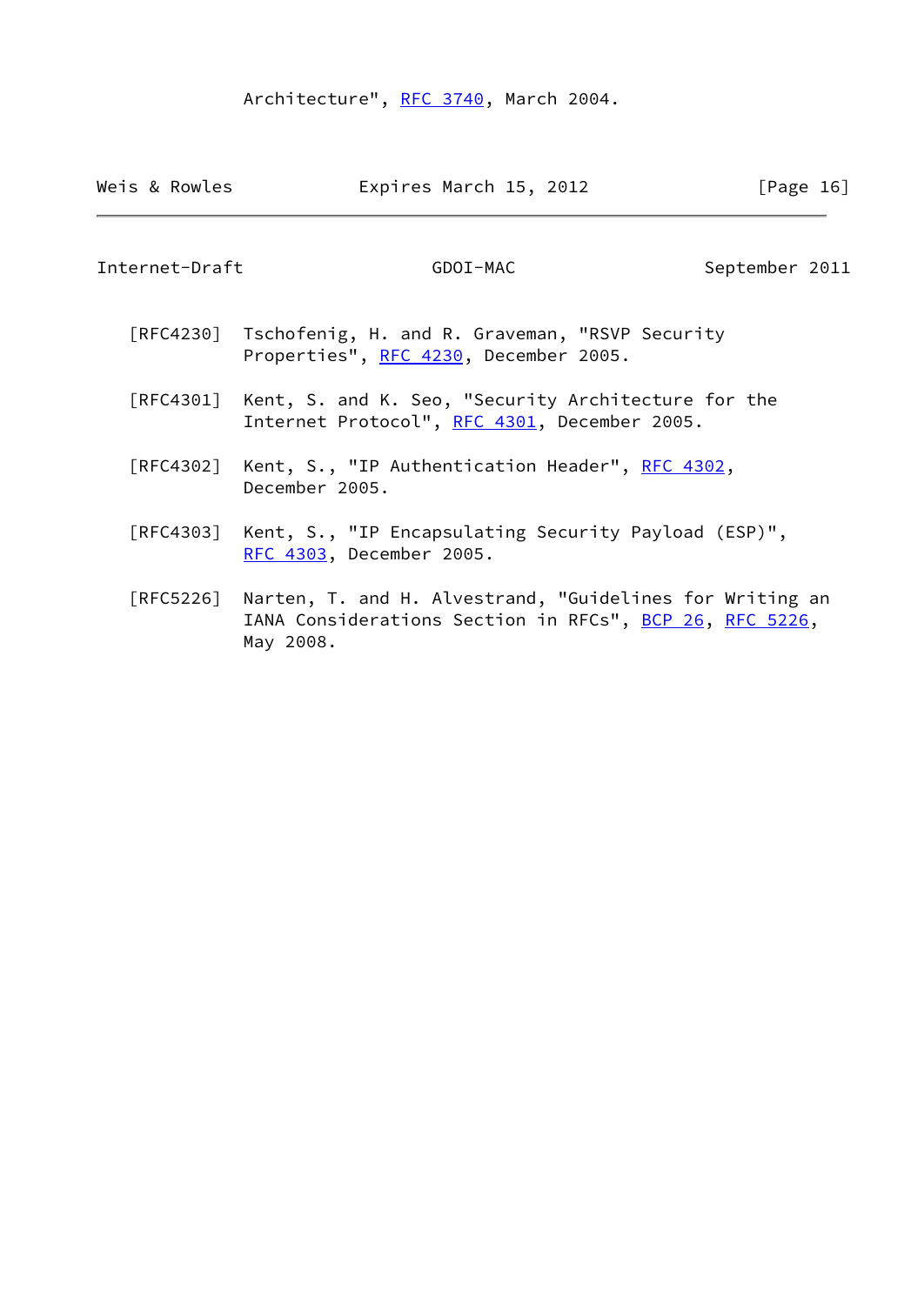Weis & Rowles **Expires March 15, 2012** [Page 17]

<span id="page-19-0"></span>Internet-Draft GDOI-MAC September 2011

Authors' Addresses

 Brian Weis Cisco Systems 170 W. Tasman Drive San Jose, California 95134-1706 USA

 Phone: +1-408-526-4796 Email: bew@cisco.com

 Sheela Rowles Cisco Systems 170 W. Tasman Drive San Jose, California 95134-1706 USA

 Phone: +1-408-527-7677 Email: srowles@cisco.com